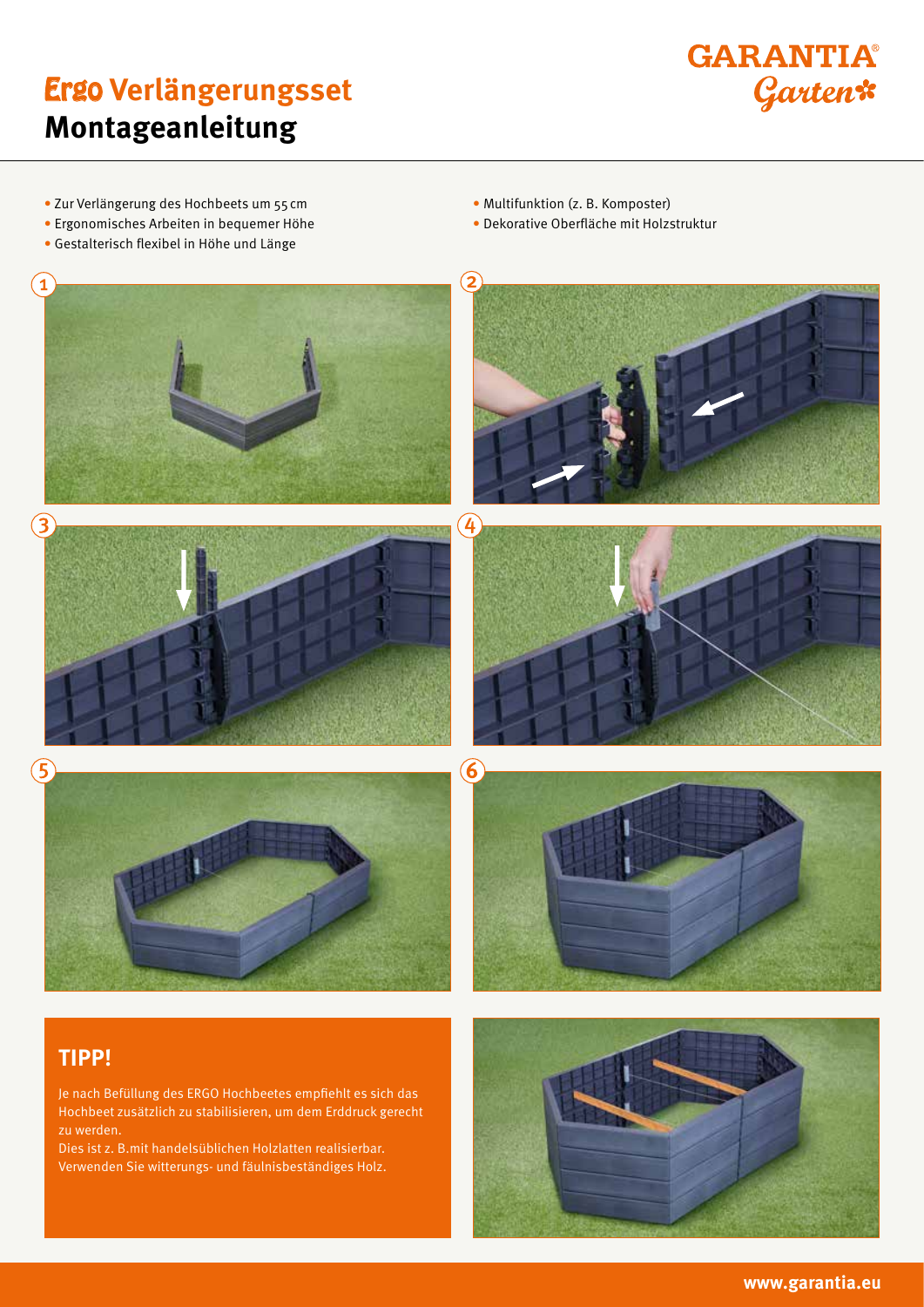### **Carré potager** Ergo **Kit d'extension Notice d'installation**



- Permet de rallonger le carré potager de 55 cm
- Hauteur optimale pour une ergonomie renforcée
- Modulable en hauteur et en longueur
- Multi-usages (par exemple composteur)
- Esthétique avec sa surface en imitation bois



#### **CONSEIL!**

Selon le remplissage du Carré Potager ERGO, il est conseillé de renforcer la structure pour assurer une meilleure résistance à la pression.

En utilisant par exemple des tasseaux en bois imputrescible.

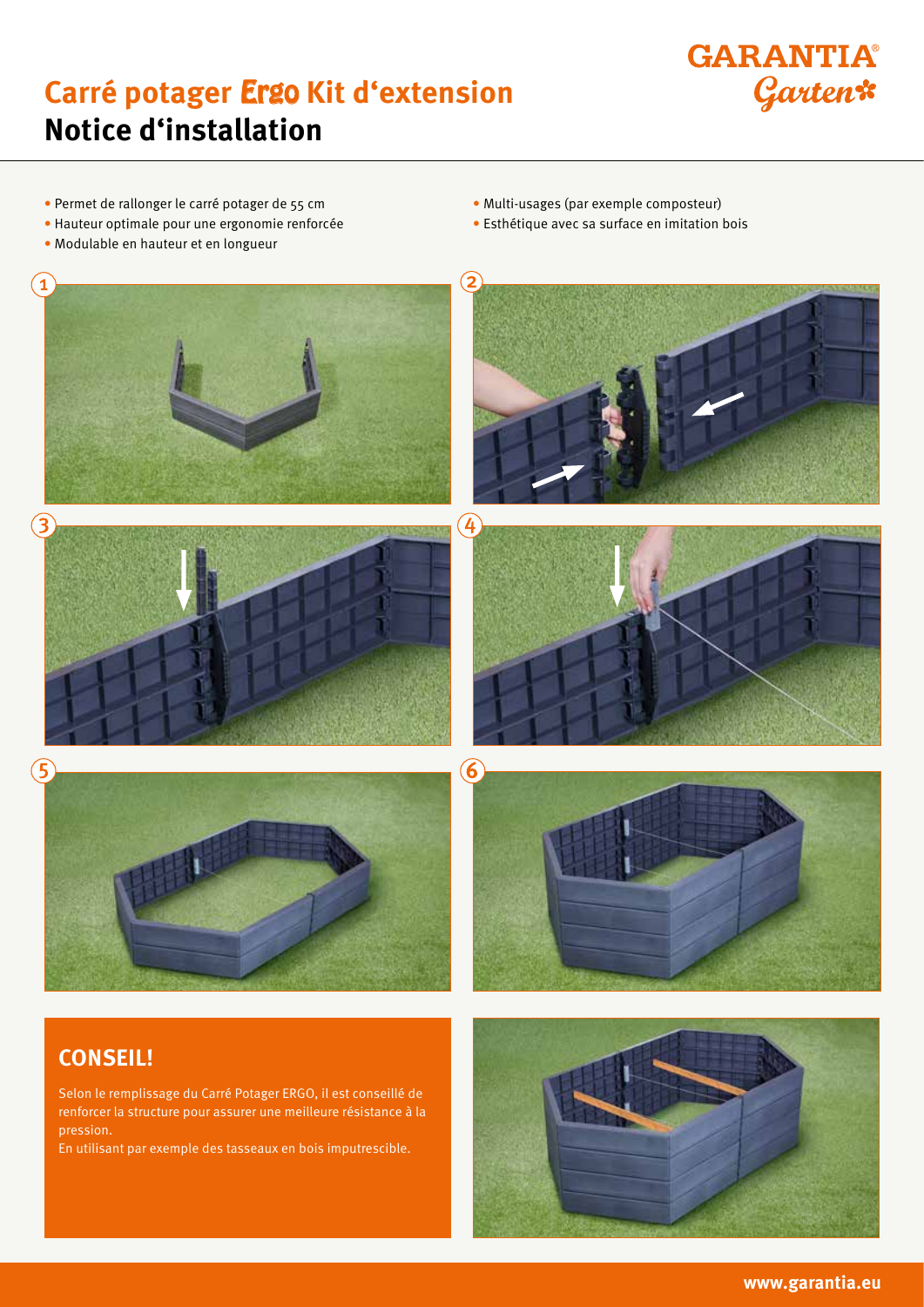## Ergo **Kit Raised bed extension set Installation Instruction**



- For extending the raised bed by 55 cm
- Ergonomic work at a comfortable height
- Flexible in design height and length
- Multifunction (e.g. composter)
- Decorative surface with wood texture



You can use standard wooden pallets which are made of weather resistant and rot-proof wood.